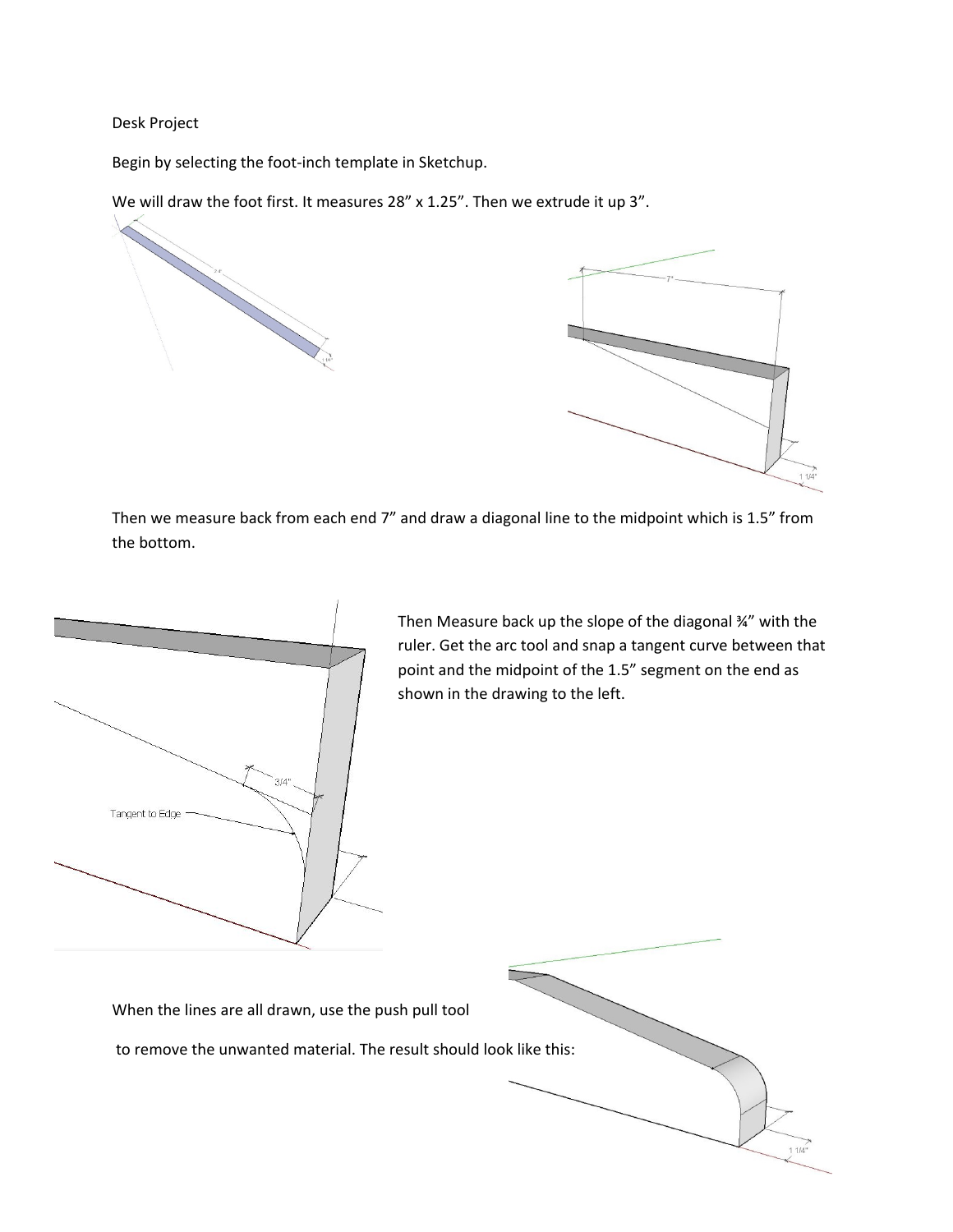Do this to both ends and turn the resulting shape into a component named Foot.

|  | General                                                |  |
|--|--------------------------------------------------------|--|
|  | Name: Foot<br>Description:                             |  |
|  | Alignment                                              |  |
|  | Set Component Axes<br>Glue to:<br>None<br>$\mathbf{r}$ |  |
|  | $\Gamma$ Cut opening<br>Always face camera             |  |
|  | Shadows face sun                                       |  |
|  | $\overline{\nabla}$ Replace selection with component   |  |
|  | Cancel<br>Create                                       |  |
|  |                                                        |  |

Now we need to draw the Leg. It is 1" thick, 11" wide at the base, 16" wide at the top, and measures 22.25" high. What we want to do is center a rectangle that is 1" by 11" on the top of the foot. Since we can snap to the center of the component, we draw a construction line across the foot, midpoint to midpoint as shown here.

Then we measure in 1/8 " (.125 inch) along the centering line. Then draw along the red axis 5.5", turn right and go 1" parallel to the green axis, turn right and draw 11" on the red axis, turn right and draw 1" on the green axis, turn right and go 5.5" on the red axis. Then erase all construction lines.

Use the push pull tool and extend the rectangle straight up 22.25".

Now, draw a line on the red axis 2.5" in the red Direction, then connect to the bottom corner as Shown to the right. Use push/pull and push shape 1".